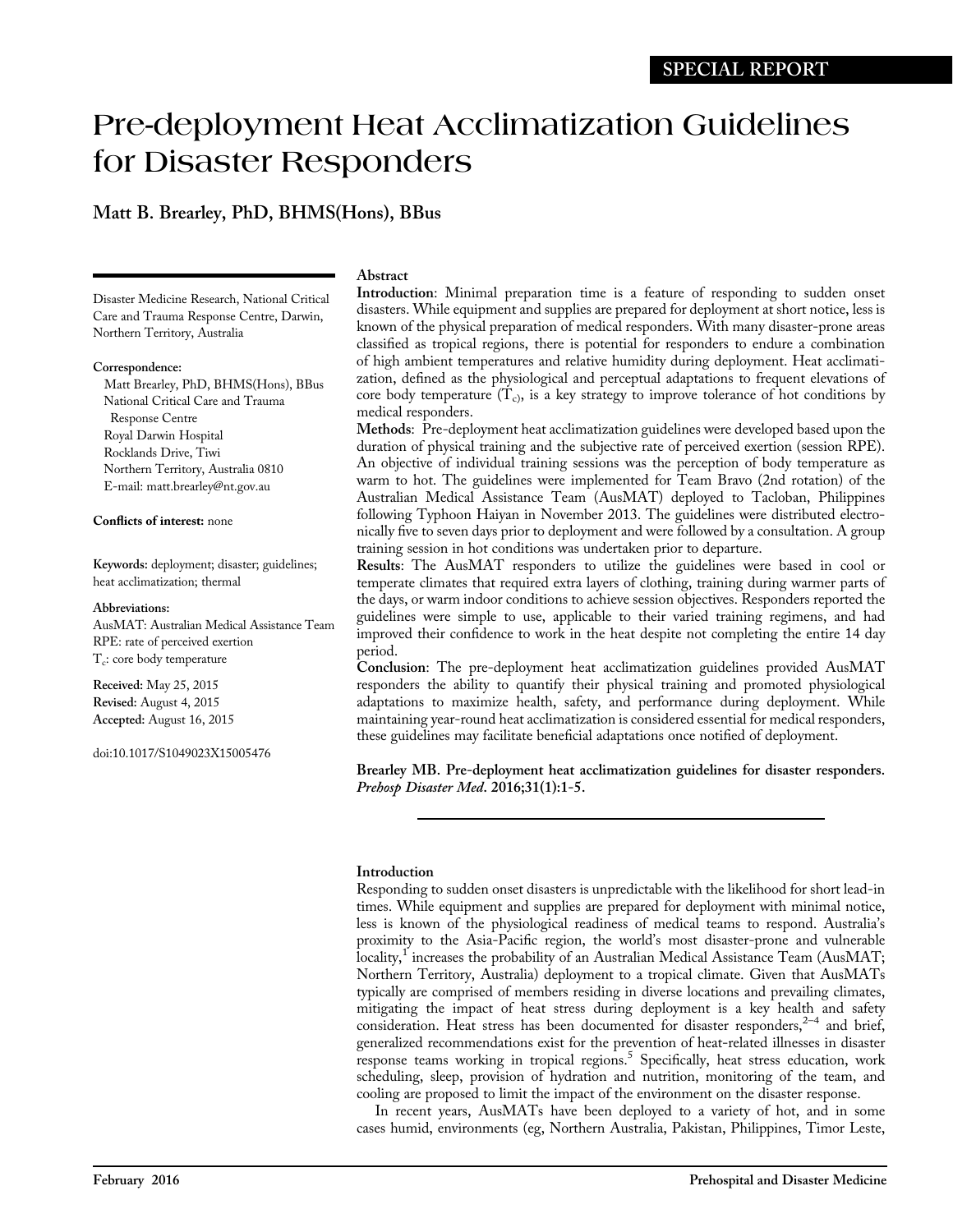| Week 1                         | Week 2                                            |
|--------------------------------|---------------------------------------------------|
| Expansion of Plasma Volume     | Decreased Resting Core Body Temperature           |
| Increased Cutaneous Blood Flow | Decreased Exercise Core Body Temperature          |
| Deceased Heart Rate            | Increased Sweat Secretion                         |
| Decreased Perception of Effort |                                                   |
|                                | Brearley © 2015 Prehospital and Disaster Medicine |

Table 1. Adaptations Typically Observed during Heat Acclimatization

and Vanuatu). To mitigate heat stress, team members have been exposed to practical heat stress education during mandatory training and are briefed on the specific measures to combat heat stress prior to each deployment. During deployment, AusMAT members can expect to work 12-hour shifts for approximately 14 days. $6.7$  $6.7$  $6.7$  While pacing of effort to limit body heat production can be an effective heat stress mitigation strategy, $\delta$  this approach may be compromised within the work schedule as responders prioritize the health of patients ahead of their personal well-being. The provision of cool sleeping conditions is an objective; however, AusMAT members typically sleep in non-climate-controlled settings, experiencing camp conditions with the possibility of warm to hot nights. Each responder is issued with a hydration bladder/backpack and has access to bottled water, carbohydrate/ electrolyte solutions, and quality rations they are familiar with to limit dehydration and malnutrition. Cooling strategies have proven effective for reducing emergency responder thermal burden during simulations<sup>[9,10](#page-3-0)</sup> and are utilized during deployment, where appropriate. Austere, resource-limited settings, however, are likely to hinder implementation of such measures. Lastly, well-being monitoring of AusMAT members is achieved by a daily electronic questionnaire assessing perceived workload, access to food and fluids, sleep factors, and heat stress.<sup>[11](#page-3-0)</sup>

Despite the aforementioned suite of strategies, the thermal burden of a hot environment remains amplified for individuals unaccustomed to working in the heat. Therefore, heat acclimatization, defined as the physiological and perceptual adaptations to frequent elevations of core body temperature  $(T_c)$  in the natural environment, is an approach worthy of consideration to complement the aforementioned recommendations and to improve tolerance of disaster responders to hot working conditions. Heat acclimation refers to the same process as heat acclimatization, although it is achieved via simulated conditions. Given the similar benefits, no distinction between acclimatization and acclimation are made within this report.

#### Report

#### Technical Background

The adaptations conferred by heat acclimatization in controlled settings include lower resting  $T_c$ ,<sup>[12](#page-3-0)</sup> lower  $T_c$  and heart rate for a given exercise intensity,<sup>[13](#page-3-0)</sup> an earlier onset of sweating,<sup>[14](#page-3-0)</sup> and an  $\frac{1}{2}$  increased capacity to sweat.<sup>[15](#page-3-0)</sup> Beneficial adaptations generally manifest during repeated exercise sessions over approximately two weeks, as summarized by Table 1; however, the precise time course of adaptations is influenced by individual factors, including physical fitness and training history.[16](#page-3-0)

Based upon the laboratory findings, heat-acclimatized disaster responders deployed to the tropics are expected to experience lower  $T_c$  and less physiological strain than their nonheat-acclimatized counterparts. However, in practice, where pacing of effort is not fixed, the opposite effect has been reported.[17](#page-3-0) Urban search and rescue personnel from tropical  $(n = 8)$  and temperate/subtropical regions  $(n = 8)$  were monitored during the initial shift of a 24-hour exercise in hot and humid conditions (34.0°C; 48% relative humidity). While similar mean  $T_c$  between groups was noted during the early stages of shift, thereafter, mean  $T_c$  for the heat-acclimatized responders was significantly higher than that of the non-heat-acclimatized cohort. This counter intuitive finding appears due to the responders pacing their effort according to how they felt, as both heat-acclimatized and non-heat-acclimatized groups reported a comparable thermal sensation during the shift, despite the  $T_c$ discrepancy. It's probable that regular exposure of the heatacclimatized cohort to working in warmer conditions, compared to their non-heat-acclimatized counterparts, promoted adaptations to elevated  $T_c$  in their daily work environment that permitted tolerance of higher  $T_c$ . To achieve the higher  $T_c$ , it's proposed that the heat-acclimatized cohort self-selected a higher workload (and higher metabolic heat production) and were therefore likely to be more productive during the initial shift. Furthermore, five of the non-heat-acclimatized responders, and only two of the heat-acclimatized responders, reported symptoms of nausea and headache during the 24-hour response. Collectively, the improved thermal tolerance of the heat-acclimatized group permitted higher T<sub>c</sub> to be sustained and lower incidence of minor heat-related symptoms.

For workers not chronically exposed to hot conditions, heat acclimatization can be achieved through a graded exposure to hot working environments. The National Institute of Occupational Safety and Health (Centers for Disease Control and Prevention; Atlanta, Georgia USA) prescribe a maximum 20% exposure to hot working conditions on day one of exposure, progressively increasing to 100% exposure on day five, for those unaccustomed to working in the heat.<sup>[18](#page-3-0)</sup> Previous experience in the heat increases the prescribed load to 50% on day one and 100% on day four. Such work restrictions appear untenable for non-heat-acclimatized disaster responders deployed to the tropics, as workload is typically highest during the initial stages of response.<sup>[19](#page-4-0)</sup> In the AusMAT context, the high priority, physically demanding tasks of establishing medical treatment facilities and habitat precede treatment of patients. Restrictive work scheduling during this period would require excessively large teams and additional resources that are likely not only to delay deployment, but also curb productivity once on the ground. A greater emphasis is therefore placed upon responder heat acclimatization in the home environment. The challenge faced by emergency response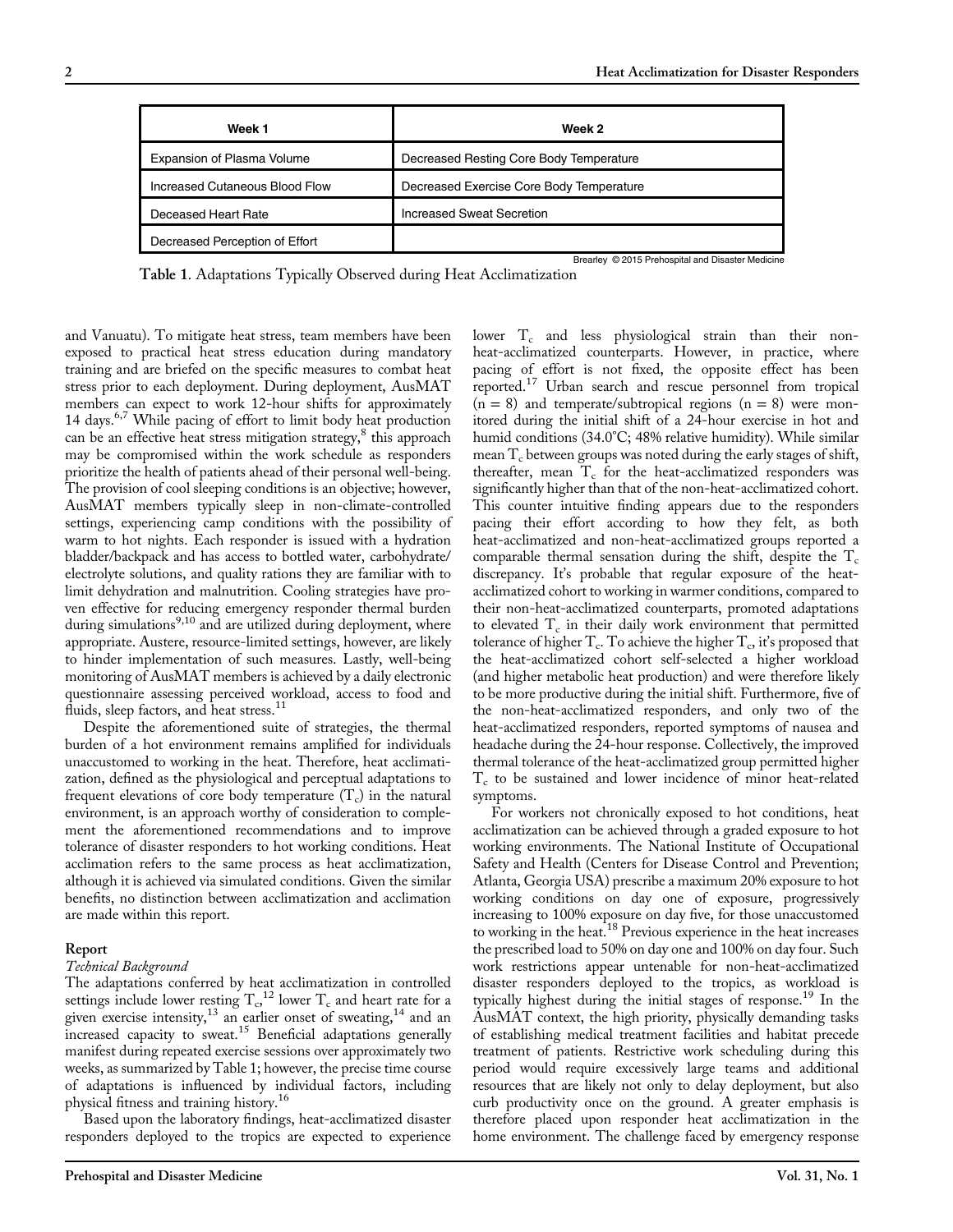organizations/agencies in this respect is the development and maintenance of a heat-acclimatized pool of responders year round, irrespective of locality and prevailing climate. The task is further complicated by individual factors such as physical fitness and training history influencing the time course and maintenance of heat acclimatization. This report addresses such issues by providing guidelines for disaster responders to achieve heat acclimatization prior to deployment through physical training irrespective of fitness status.

## Applied Cases

The aforementioned pre-deployment heat acclimatization guidelines were utilized during the November 2013 AusMAT response to Typhoon Haiyan in Tacloban, Philippines. For an overview of the AusMAT response, see Coatsworth.<sup>[7](#page-3-0)</sup> The initial AusMAT (team Alpha) was comprised of 37 members deployed with approximately 24 hours notice, an inadequate time frame to develop heat acclimatization. The majority of team Alpha (27 of 37) was drawn from the tropics of Northern Australia, with the remaining 10 members residing in cooler regions. Team Alpha experienced a large clinical workload and were relieved after 14 days by a second AusMAT (team Bravo), who officially were notified of their selection five to seven days prior to deployment. In contrast to team Alpha, only 12 of the 37 responders resided in tropical regions, resulting in deployment of 25 responders from cool, temperate, or subtropical climates. All team Bravo responders were provided with the heat acclimatization guidelines contained within this report; however, most attention was focused on the 25 responders who were broadly classified as non-heatacclimatized responders. Following electronic communication of the guidelines and basic instructions, individual phone calls provided the opportunity to discuss the recommendations and how they may be achieved. Use of the guidelines was optional, with seven members utilizing the guidelines throughout the five to seven day pre-deployment period.

The prevailing cool/temperate climates of the seven responders precipitated the use of additional layers of clothing to restrict body heat loss during training, conducting sessions during the warmest part of the day, or utilizing warm indoor conditions. A group training session in warm conditions with the seven responders and author was undertaken in Darwin, Northern Territory, Australia on the afternoon prior to departing for the Philippines. Anecdotal feedback from the seven responders described the guidelines as simple to use, applicable to their varied training regimens, and having improved their confidence to work in the heat despite not completing the entire 14 day period.

#### Detailed Protocol

The primary impetus for heat acclimatization is an elevated  $T_c^{20}$  $T_c^{20}$  $T_c^{20}$ Given that the recommended upper  $T_c$  limit of 38.0°C and 38.5°C for non-heat-acclimatized and heat-acclimatized workers, respectively, $21$  the purpose of initial training sessions is to elevate and maintain  $T_c$  at approximately 38.0°C, with a  $T_c$  target of 38.5° C upon achieving partial heat acclimatization. The lack of valid  $T_c$ data feedback during training compels reliance on thermal sensation to determine pacing. An overall body temperature perception of warm to hot is considered appropriate during heatacclimatization sessions (Table  $2,^{22}$ ). While partial heat acclimatization can result from sustained passive heat exposure,  $23$  this approach is not advocated due to limited advantages observed during physical activity in the heat, poor time efficiency, and the

| <b>Descriptor</b>                                                   |
|---------------------------------------------------------------------|
| Unbearably Cold                                                     |
| <b>Extremely Cold</b>                                               |
| Very Cold                                                           |
| Cold                                                                |
| Cool                                                                |
| <b>Slightly Cool</b>                                                |
| Neutral                                                             |
| <b>Slightly Warm</b>                                                |
| Warm                                                                |
| Hot                                                                 |
| Very Hot                                                            |
| <b>Extremely Hot</b>                                                |
| Unbearably Hot<br>Brearley © 2015 Prehospital and Disaster Medicine |
|                                                                     |

Table 2. Thermal Sensation Scale (modified from Gagge et  $al<sup>22</sup>$ ). Responders use this scale to rate their perceived thermal sensation during exercise sessions with a goal of Warm (9) to Hot (10).

high levels of perceptual strain experienced. The preferred approach couples physical activity as an endogenous heat source with restricted heat dissipation to promote elevated  $T_c$ .

Physical training programs generally use the parameters of training type, duration, and/or distance to elicit the desired training load. When applied to groups, this approach can produce varied responses to a given session due to contrasting training experience. Hence, the generic prescription of physical training to promote heat acclimatization is not likely to succeed when applied to a heterogeneous range of individuals. A more subjective approach appears warranted for disaster responders. Initially proposed by Foster et al.<sup>[24](#page-4-0)</sup> to quantify training loads, the session rate of perceived exertion (RPE) method has been implemented broadly in athletic settings. Training load is calculated by multiplying the duration of the session (in minutes) by the intensity or RPE of the session ([Table 3](#page-3-0)), as used by Borg et al.<sup>[25](#page-4-0)</sup> For example, a 30-minute session that was rated as moderate (equivalent RPE rating of 3) would be calculated as follows:  $30 \times 3 = 90$  units. Use of the session RPE approach overcomes the generic prescription of training, instead relying on each individual's perception of effort. Responders were instructed to utilize session RPE to quantify and compare their training workload to the suggested classifications of [Table 4](#page-3-0).

Distinct heat acclimatization guidelines are provided for two physical training groups: minimally trained (inconsistent training history in previous three months, averaging less than five hours physical training per week) and trained (greater than five hours physical training per week incorporating some moderate intensity). Minimally trained disaster responders require a 14-day program to achieve heat acclimatization (commencing day one), whereas trained individuals are considered to be partially heat acclimatized, requiring the abbreviated time frame of seven days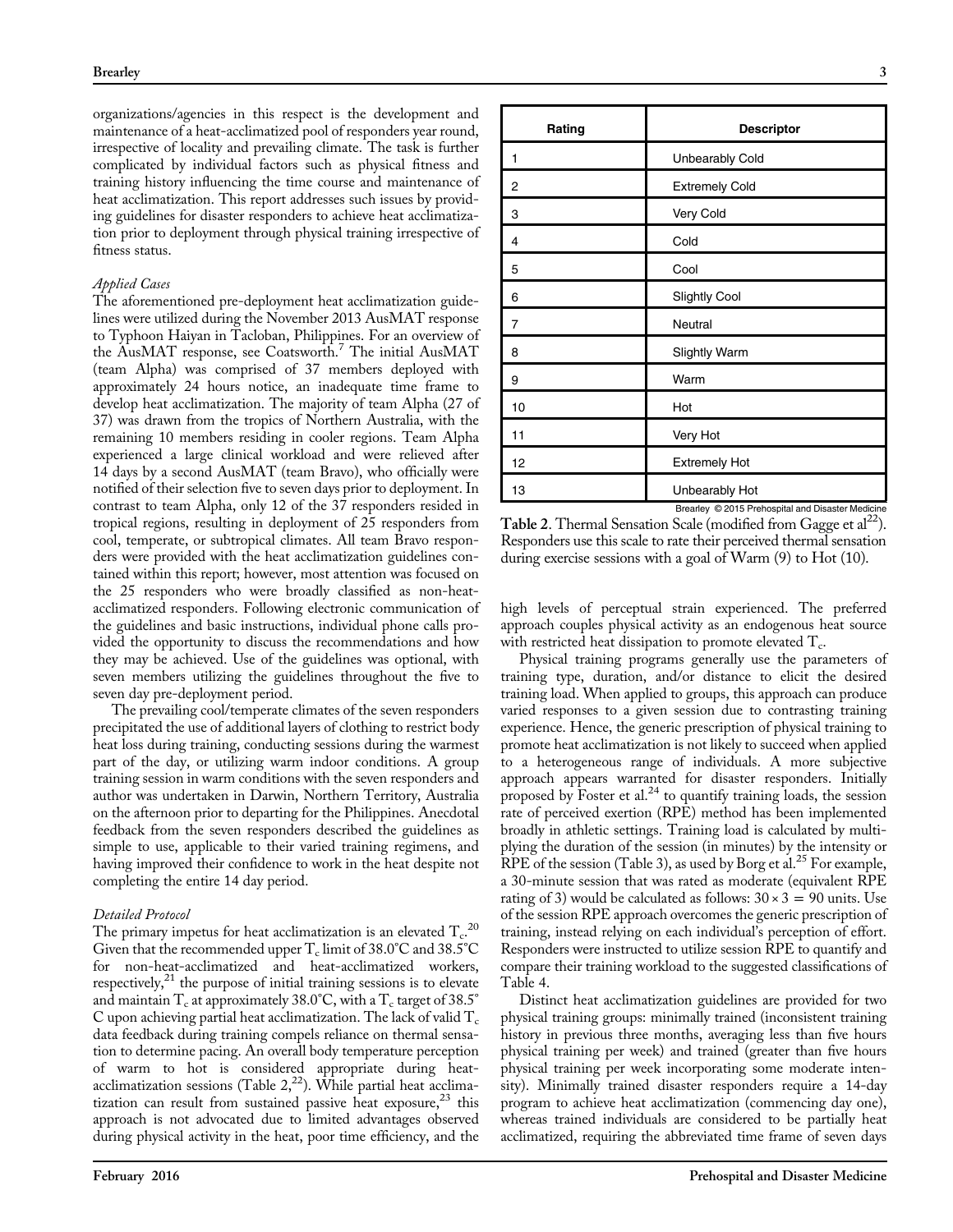<span id="page-3-0"></span>

| Rating         | Descriptor          |
|----------------|---------------------|
| 0              | Nothing at All      |
| 0.5            | Very, Very Light    |
| 1              | Very Light          |
| $\overline{2}$ | <b>Fairly Light</b> |
| 3              | Moderate            |
| 4              | Somewhat Hard       |
| 5              | Hard                |
| 6              |                     |
| 7              | Very Hard           |
| 8              |                     |
| 9              |                     |
| 10             | Very, Very Hard     |

Brearley © 2015 Prehospital and Disaster Medicine Table 3. Rate of Perceived Exertion Scale (Borg et al<sup>25</sup>). Responders use this scale to rate their perceived exertion during

exercise sessions. The rating is multiplied by session duration (minutes) for calculation of session score.

(commencing from day eight). Table 4 details example sessions utilizing brisk walking to demonstrate the recommended progressive training load.

# Future Developments

Following the uptake of the optional heat acclimatization guidelines, the program is now considered a mandatory element for AusMAT members prior to deploying in the heat. Extension of the session RPE method to incorporate thermal sensation is a potential development, as a "session-thermal sensation" may be

# References

- 1. United Nations. Statistical Yearbook for Asia and the Pacific 2014, [http://www.](http://www.unescap.org/resources/statistical-yearbook-asia-and-pacific-2014) [unescap.org/resources/statistical-yearbook-asia-and-paci](http://www.unescap.org/resources/statistical-yearbook-asia-and-pacific-2014)fic-2014. Published 2014. Accessed May 4, 2015.
- 2. Dellinger AM, Kachur SP, Sternberg E, Russell J. Risk of heat-related injury to disaster relief workers in a slow-onset flood disaster. *J Occup Environ Med*. 1996;38(7): 689-692.
- 3. Mori K, Tateishi S, Hiraoka K, et al. How occupational health can contribute in a disaster and what we should prepare for the future-lessons learned through support activities of a medical school at the Fukushima Daiichi Nuclear Power Plant in summer 2011. J Occup Health. 2013;55(1):6-10.
- 4. Rusiecki JA, Thomas DL, Chen L, Funk R, McKibben J, Dayton MR. Disaster-related exposures and health effects among US Coast Guard responders to Hurricanes Katrina and Rita: a cross-sectional study. J Occup Environ Med. 2014; 56(8):820-833.
- 5. Li X, Hou S, Zheng J, Fan H, Song J. Post-disaster medical rescue strategy in tropical regions. World Journal Emerg Med. 2012;3(1):23-28.
- 6. Aitken P, Leggat P, Robertson A, Harley H, Speare R, Leclercq M. Health and safety aspects of deployment of Australian disaster medical assistance team members: results of a national survey. Travel Med Infect Dis. 2009;7(5):284-290.
- 7. Coatsworth NR. The Australian medical response to Typhoon Haiyan. Med J Aust. 2014;201(11):632-634.
- 8. Brearley M, Harrington P, Lee D, Taylor R. Working in hot conditions-a study of electrical utility workers in the northern territory of Australia. J Occup Environ Hyg. 2015;12(3):156-162.

| Days      | <b>Score</b> | <b>Example Sessions</b>                           |
|-----------|--------------|---------------------------------------------------|
| $1-2$     | 80-120       | 40 minutes of brisk walking (3/moderate)          |
| $3 - 4$   | 120-180      | 50 minutes of brisk walking (3/moderate)          |
| $5-6$     | 180-220      | 70 minutes of brisk walking (3/moderate)          |
|           |              | Recovery day to assist adaptation                 |
| $8 - 10$  | 220-250      | 80 minutes of brisk walking (3/moderate)          |
| $10 - 14$ | $250 +$      | 90 minutes of brisk walking (3/moderate)          |
|           |              | Brearley © 2015 Prehospital and Disaster Medicine |

Table 4. Pre-deployment Exercise Session Guidelines for Disaster Responders. Score is the product of exercise duration (minutes) and rating of perceived exertion from Table 3.

more appropriate to quantify pre-deployment heat exposure. Testing of responders to assess the physiological impact of the heat acclimatization guidelines is warranted, potentially leading to evidence-based training load recommendations. Lastly, monitoring the session RPE and session-thermal sensation of each shift while on deployment is also an objective to provide insight into heat acclimatization loads while responding. The AusMAT electronic questionnaire permits such monitoring in a time efficient manner.<sup>11</sup>

## Conclusion

This report proposes disaster responder heat acclimatization prior to deployment through physical training and provides guidance for its achievement based upon responder subjective ratings. The guidelines accommodate responders with and without a recent history of physical training and can be implemented irrespective of local climate. It is anticipated that when used in conjunction with other heat stress mitigation strategies, pre-deployment heat acclimatization will contribute to maximizing the health, safety, and performance of disaster responders in tropical settings.

- 9. Walker A, Driller M, Brearley M, Argus C, Rattray B. Cold-water immersion and icedslush ingestion are effective at cooling firefighters following a simulated search and rescue task in a hot environment. Appl Physiol Nutr Metab. 2014;39(10):1159-1166.
- 10. Brearley M, Norton I, Trewin T, Mitchell C. Fire fighter cooling in tropical field conditions. National Critical Care and Trauma Response Centre. http://www. territorystories.nt.gov.au/bitstream/10070/252355/1/Fire%20Fighters%20Report%20 Final.pdf. Published 2011. Accessed May 4, 2015.
- 11. Brearley M, Ruskie S. Development of a disaster nurse well-being instrument. Prehosp Disaster Med. 2015;30(Supplement 1):s116.
- 12. Kampmann B, Bröde P, Schütte M, Griefahn B. Lowering of resting core temperature during acclimation is influenced by exercise stimulus. Eur J Appl Physiol. 2008; 104(2):321-327.
- 13. Burk A, Timpmann S, Kreegipuu K, Tamm M, Unt E, Oöpik V. Effects of heat acclimation on endurance capacity and prolactin response to exercise in the heat.  $EurJ$ Appl Physiol. 2012;112(12):4091-4101.
- 14. Yamazaki F, Hamasaki K. Heat acclimation increases skin vasodilatation and sweating but not cardiac baroreflex responses in heat-stressed humans. J Appl Physiol. 2003; 95(4):1567-1574.
- 15. Armstrong CG, Kenney WL. Effects of age and acclimation on responses to passive heat exposure. *J Appl Physiol.* 1993;75(5):2162-2167.
- 16. Pandolf KB, Burse RL, Goldman RF. Role of physical fitness in heat acclimatization, decay and re-induction. Ergonomics. 1977;20(4):399-408.
- 17. Brearley M, Norton I, Hutton M, Rush D, Smith S, Fuentes H. Urban search and rescue operations in tropical climates. Paper presented at: Bushfire and Natural Hazards CRC and AFAC Wellington Conference; September 2-4, 2014; Wellington, New Zealand.